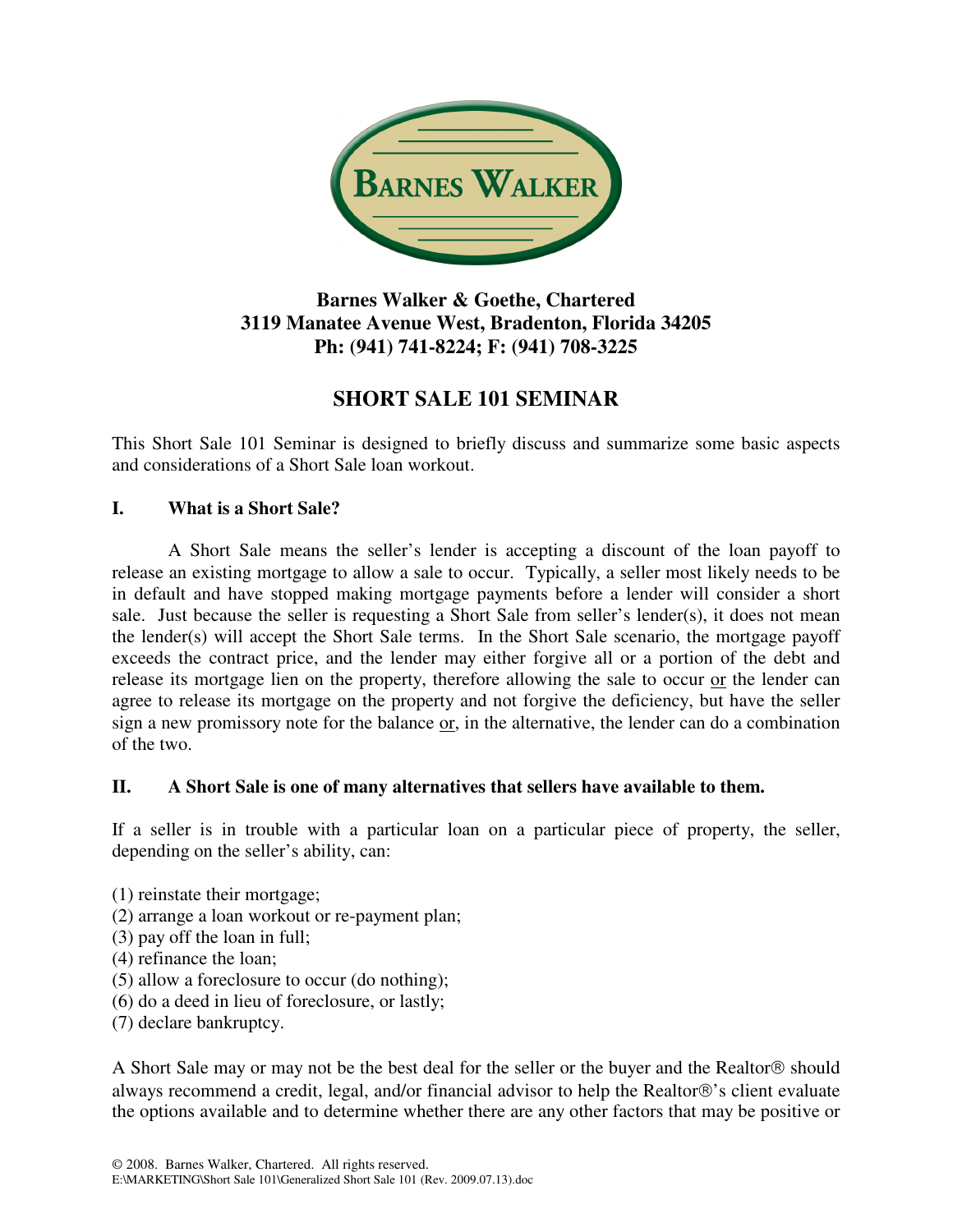negative for their current circumstances. The ideal candidate for a Short Sale is still making loan payments and has a credit rating worth preserving.

### **III. Why consider a Short Sale?**

Short Sales do allow a closing to occur and, therefore, a commission to be paid. A Short Sale also allows the seller to sell the property upon its own terms, subject to the lender's consent, and possibly includes forgiveness of the deficiency amount. The effect of a Short Sale on a seller's credit report is much less damaging than a foreclosure, deed in lieu of foreclosure, or bankruptcy, since the negative entry on the credit report shows up as a pre-foreclosure and redemption matter, rather than a deed in lieu of foreclosure, or a foreclosure itself. The lenders do not wish to pursue a foreclosure or seek a deed in lieu of foreclosure because they do not want the property back, which would be the result of such a foreclosure or deed in lieu. They do not want the property back because they incur considerable costs in marshalling, restoring, maintaining, re-marketing, and selling the property. The lender is more apt, in this day and age, to work with a seller in a Short Sale or other workout situation, as it is better for the lender. In addition to a Short Sale having a less negative impact on a seller's credit rating, a seller who participates in a Short Sale can quickly sell a piece of property and cut its cash outflows and liability and/or invest in other properties in a quicker manner than they could in the aftermath of a foreclosure. The listing broker is also helping a seller who has financial problems as well as earning a commission. Buyers benefit because they can typically purchase a piece of property for less than fair market value and contract directly with the seller subject to the lender's approval, which means the buyer has some control of the property. If the property went through a foreclosure, a buyer would just typically be one of the bidders on the foreclosure steps or would have to wait a lengthy period of time while the foreclosure proceeded and negotiate with the lender's Realtor®, and, meanwhile, the property would be falling into further disrepair.

### **IV. The Process.**

There is no universal set of rules or set process regarding a Short Sale, and each lender performs their Short Sale process differently. However, there are some basic general steps that can be expected and considered:

(1) The seller has to prove the seller is experiencing some financial hardship or other type of hardship and will be unable to continue making loan payments. In most cases, the lender will want to see that the seller has been in default. A lender will require the seller to provide a specific package of information regarding tax returns, financial statements, bank statements, and pay stubs; complete a loan application; provide title report; and possibly prepare a draft settlement statement, as well as sending a marketing plan from the Realtor®, which will be submitted as a Short Sale application package along with the real estate contract.

(2) The lender has to determine the value of the property. Once a seller has proven a hardship as set forth above, then the seller has to demonstrate that the property is worth less than the total amount that is owed to the seller's lender and other lien holders. The lender may require a broker's price opinion, a comparative market analysis, or, even in some cases, an appraisal of the property. The seller will be responsible for the costs of these items.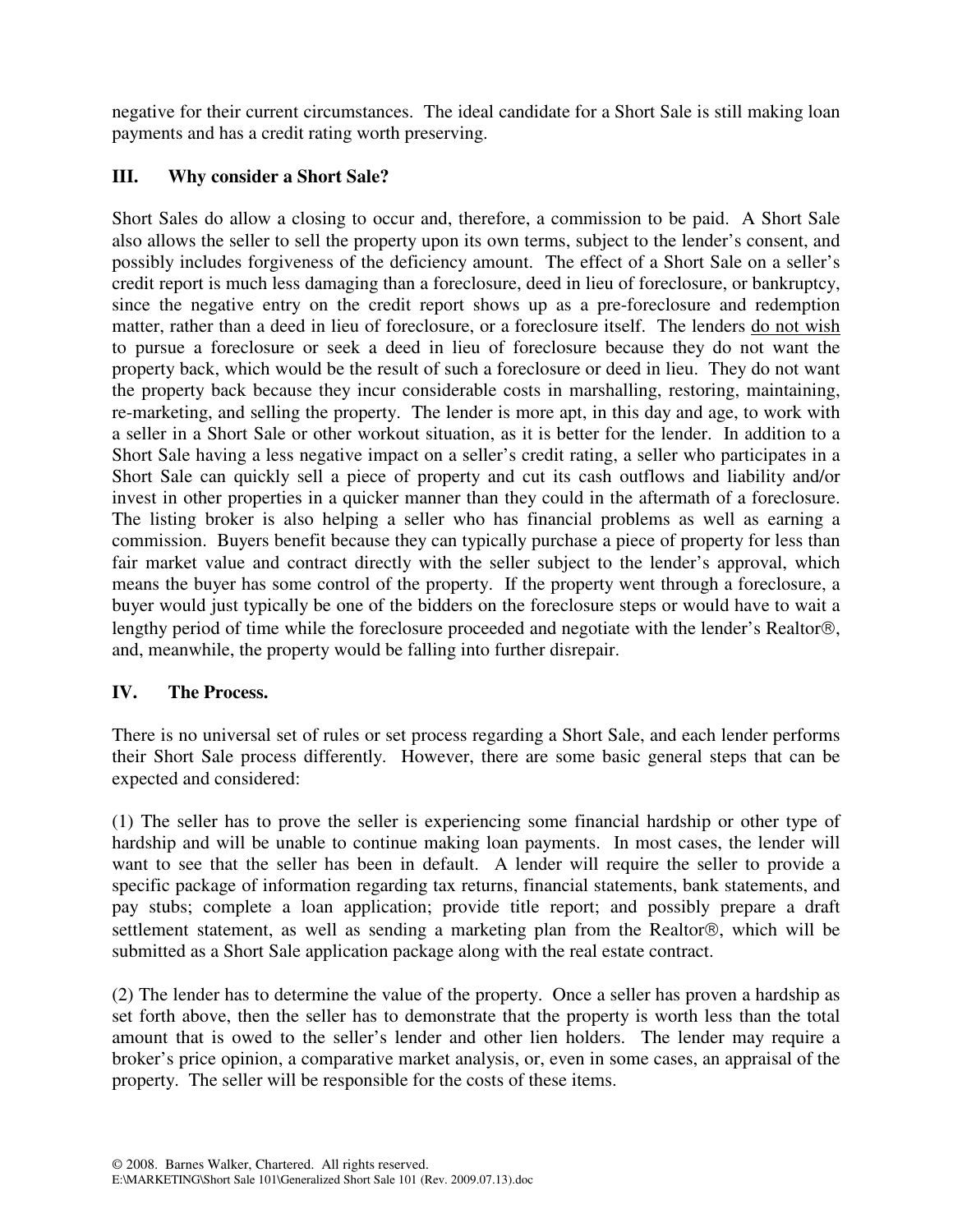(3) The seller has to find a buyer and enter into a contract because, without a contract, a Short Sale cannot occur. Each lender of the seller has to approve the contract and the Short Sale process in order for a closing to occur. Most lenders will not even consider a Short Sale process until a contract is submitted.

(4) Final approval from all lenders must be obtained in order for the closing to occur. This includes negotiating the amounts that are to be repaid at closing in order for each lender to release their liens and therefore make the property marketable for sale to the buyer. Most lenders have specific departments and personnel to handle these Short Sale processes and negotiations, and, most of the time, authorizations must be obtained from several different levels of a lender's management to receive final approval. A final approval must be obtained in writing from each lender in order for the closing to proceed to completion.

(5) All parties have to allow the lender a reasonable time to review and approve or disapprove a proposed Short Sale. Every Short Sale lender has different procedures, and therefore their time frames are all different. It typically takes a minimum of sixty (60) to ninety (90) days to obtain approval from a Short Sale lender; however, if there are multiple lenders, it could take longer because further negotiation is necessary. You as a Realtor $\circledR$  can help your seller expedite the process by assisting the seller to prepare a Short Sale package for the lender that is complete. The longer the seller waits to send the package to the lender, the longer it will take to receive the final approval. The purpose of the package is to make sure that: (a) the reason for the default was unavoidable, involuntary, and beyond the seller's control; (b) the seller has truly experienced financial hardship; (c) the seller will not earn enough money to pay the deficiency in installments over time; and (d) the seller does not have enough money to pay some or all the deficiency in a lump sum. Some short sales are very frustrating in the time it takes to complete them. Therefore, create reasonable expectations with the buyers and sellers up front that a Short Sale is a time-consuming matter, since the seller and Realtor $\circledR$  must deal with lenders that are outside of the seller's control. Again, setting reasonable expectations up front is important. Remember that the lenders are all experiencing a large volume of Short Sale approval requests, and this adds additional time to the final approval process.

 $(6)$  The seller and the Realtor  $\circledR$  must work hard and be patient but persistent because lenders are not only reluctant but also overwhelmed. It is important to follow-up with every document, every submittal, and every other action. Let them know the sale needs to happen as quickly as possible. You and your seller want to make sure the right people get the right information and want to "bug" them for approval without annoying them. It is important to set the contract up with the right time frames so as not to allow the buyer to back out too early. This would be very frustrating for you and the seller, since both of you would have spent considerable time, money, and effort.

### **V. Buyer Considerations.**

Buying a piece of property through a Short Sale may be a good deal, but it is not always the case, and you must inform your buyer of such. First, there is no assurance that the seller will obtain final approval, although the buyer is obligating himself/herself to purchase the property during the period of time allowed in the contract to obtain approval of the Short Sale. Therefore, the buyer has to be patient and acknowledge that they may be precluded from making offers on other properties until such time as the closing occurs on the Short Sale property or the Short Sale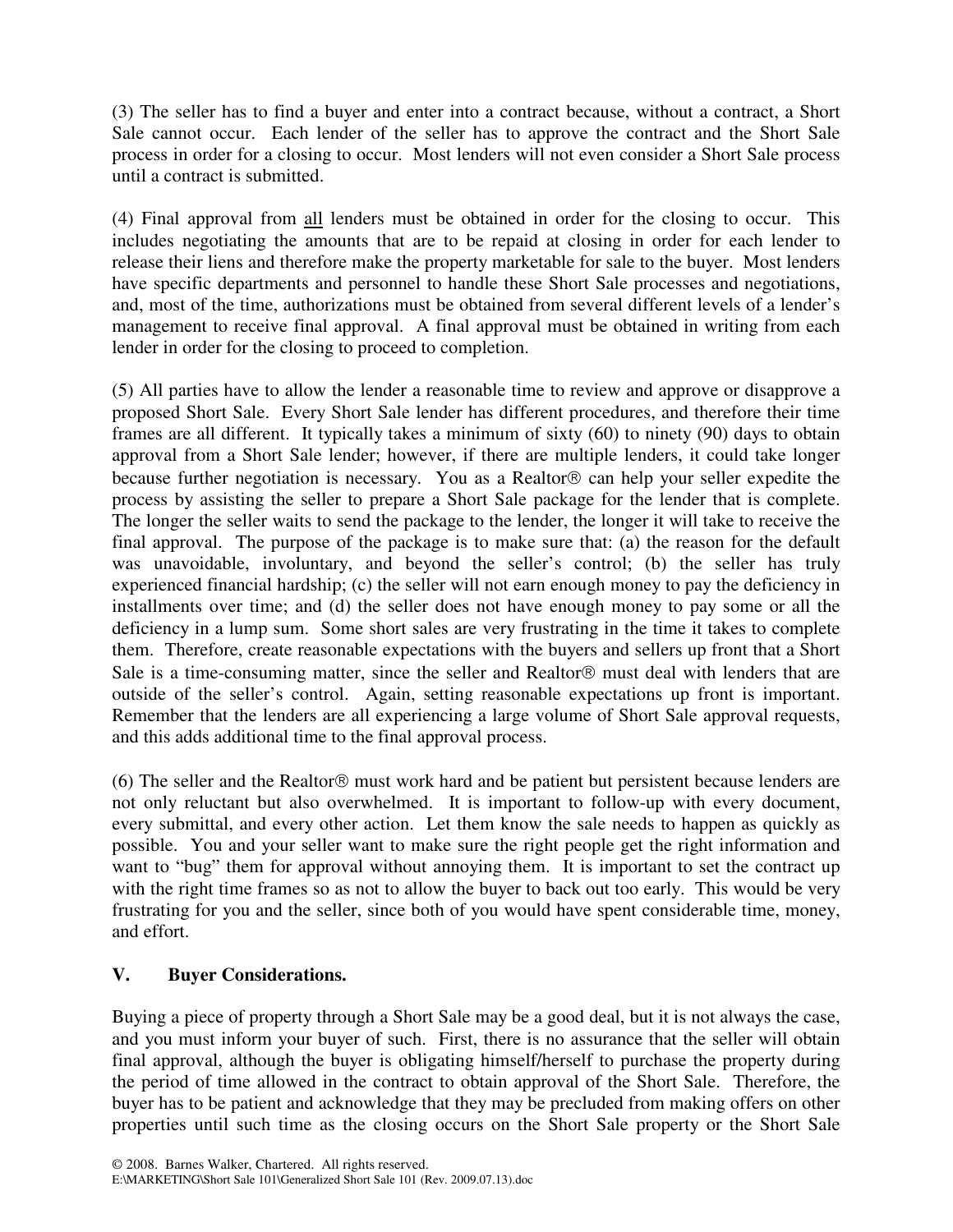contract has been properly terminated. This is not a good scenario for a buyer who needs to purchase a property immediately. Additionally, with the extra time that it takes for lender approval, other factors may come into the picture that may cause a termination of contract, such as judgments against the seller, the buyer's loan's interest rate lock expiring, or the seller filing bankruptcy. Another consideration is that the buyer's remedy in case of a seller default under a Short Sale contract is most likely only the return of buyer's deposit, as the seller is, in all likelihood, insolvent and has no money, thus precluding buyer from obtaining seller's specific performance of the contract. Therefore, it is most important that the deposit be escrowed with a well-known escrow company, title company, or attorney. Being a "good" buyer (i.e., making a good down payment, having good credit, and being able to close quickly) is also a plus from the perspective of a lender considering the approval of a Short Sale.

### **VI. Seller Considerations.**

As set forth above, a seller has many different options other than a Short Sale in case the seller finds itself in a hardship or in a default situation. This seminar just evaluates a Short Sale. Short Sales are not necessarily good for all sellers from a tax or financial perspective, so you have to urge the seller to get professional tax advice or financial advice regarding its particular situation. The seller's credit will be affected by a Short Sale, but not nearly as much as it would be by a foreclosure or a deed in lieu of foreclosure. The seller may also be liable for income taxes on any deficiency that the seller's lender forgives after the short sale has occurred. The seller's lender may not forgive any of the debt deficiency, and the seller then will be liable for said deficiency amount after closing. The lender, in its sole discretion, determines whether or not it will pursue a deficiency judgment. (At the printing of this outline, Congress has passed, and the President has signed, into law limitations on, and, in some cases, elimination of, income taxes owed on forgiven deficiencies. I will attempt to have details on this new law at the time of this seminar.) Additionally, there might be other tax consequences relating to a Short Sale, such as capital gains taxes, even though the property is sold for less than the mortgage debt owed on the property, provided it is not the seller's principal residence. (For example, in 1990, property is purchased for \$100,000 with a \$75,000 mortgage loan. By 2005, it has appreciated to \$300,000 in value, and, at that time, seller refinances and obtains a new \$250,000 interest-only mortgage loan. Unfortunately, in 2007, the property's fair market value drops to \$200,000, at which price it is sold. This sale is a Short Sale because the \$250,000 mortgage debt exceeds the property's price of \$200,000. However, since the property is being sold for \$200,000 and was originally purchased for \$100,000, there is a long-term capital gain of approximately \$100,000, upon which capital gains tax is owed.) I strongly urge Realtors $\circledR$  not to give any tax or financial advice. The seller must understand that it requires a lot of work to obtain a Short Sale approval, and the seller must be willing to devote the necessary time and effort. If your seller is not willing to do a lot of work, then it is not worth your time. The Short Sale process is also less public, thus, possibly less traumatic for the family.

### **VII. Listing Broker Considerations.**

The listing broker that takes on a Short Sale transaction must be aware that a Short Sale can pose hidden difficulties and risks to the listing brokers, which include: (a) the potential loss of commissions on Short Sales that are not approved or otherwise fail, (b) the extensive time that Short Sales require, which may, again, be for naught, (c) marketing costs that are lost on failed Short Sales, etc. A listing broker that holds himself or herself out as handling Short Sales for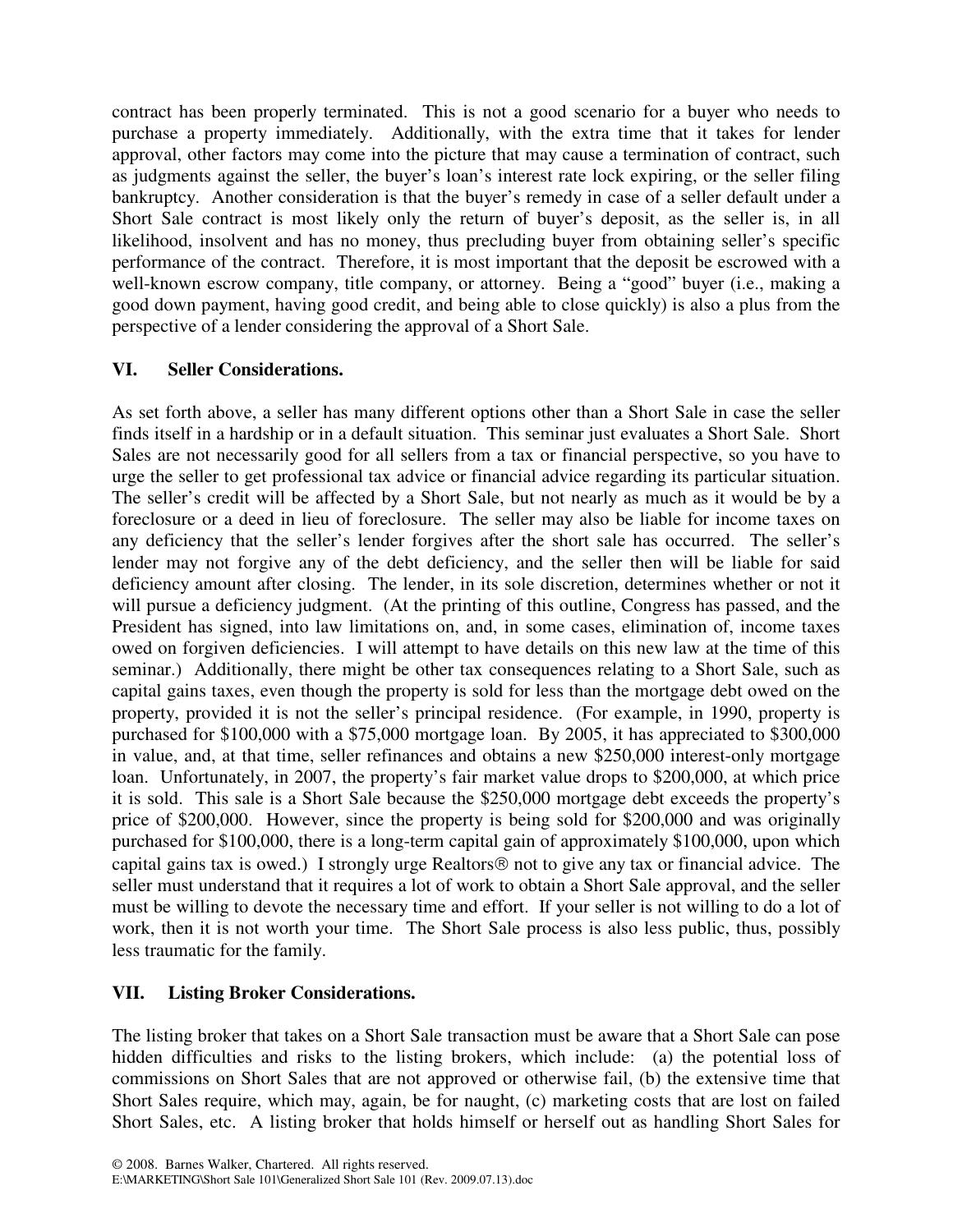sellers also incurs additional liability, if, as result, a seller relies on the listing broker as an expert, whether rightly or wrongly. There is also additional liability for the listing broker should the broker assume additional duties to prepare a seller's personal financial statements, loan applications, and other documents required as a part of the Short Sale package. I would strongly suggest that you merely assist the seller to gather seller's personal and financial records to be inserted in the Short Sale package. It is also important for the listing agent to obtain the authorization and consent from a seller so the listing agent can communicate directly with the lender to follow up during the approval process. Due to privacy concerns and any potential liability relating to inadvertent disclosure of the seller's financial information, all confidential, financial, and private information provided in the package to obtain Short Sale approval should be disclosed to, and approved for release by, the seller, and not be provided to the buyer or the buyer's Realtor®. Additionally, make sure that the seller is negotiating with the lender's final decision maker. The amount and payment of the commission is a specific concern in that the commission may be reduced in negotiations with the lender or may be reduced by court order or mandate. Therefore, it is very important for the listing Realtor $\mathcal D$  to put in the MLS listing and the contract that the sale of the property is a Short Sale, and that, if the commission is so reduced, each Realtor®'s share will be proportionately reduced. If this provision is not inserted in the listing agreement and the lender requires that the commission be lowered, then the cooperating broker could demand its total share of the commission, and therefore, the listing broker would get stuck with the short end of the stick. There is a fairly good percentage of Short Sales that are not successful, and there is a high risk that you will spend a lot of time and money marketing, negotiating, and working with the seller, all of which will be wasted. You have to analyze the probability of success for each Short Sale. For example, if a property has three or four mortgages and the likely contract price will be half of the total amount owed, pursuing the Short Sale is probably not worth your time. I also highly recommend that you add a clause to your MLS listing that says: "Please contact listing broker prior to submitting an offer on this property, as this sale will be a Short Sale and its ability to close will depend on the approval of the seller's lender." This clause will, first, provide the required disclosure of the Short Sale and will, second, allow you and the other Realtor $\mathcal D$  to consider the probability of the transaction's success based upon the contract terms being discussed.

### **VIII. Cooperating Broker Considerations.**

The cooperating broker who represents the buyer in a Short Sale transaction has to disclose to the buyer that there is some risk of the closing not occurring, but, nevertheless, the client is obligated to purchase the property until such time as the contract can be properly terminated. This means that, during this time, the buyer will not be able to enter into contracts to purchase other properties despite the fact that they may desire to do so. The cooperating broker also may be forced to take a lower commission than it desires due to lender or court requirements and/or mandates. The benefit of a Short Sale is that it can provide the cooperating broker with a very desirable property at a good price for one of the cooperating broker's buyers. This will surely result in a repeat client when that buyer is in the market to sell or purchase again. The biggest pitfall for the cooperating broker is the risk of loss of the broker's commission, since there are a lot of contingencies in the contract that must be met as far as the seller and the seller's lender are concerned.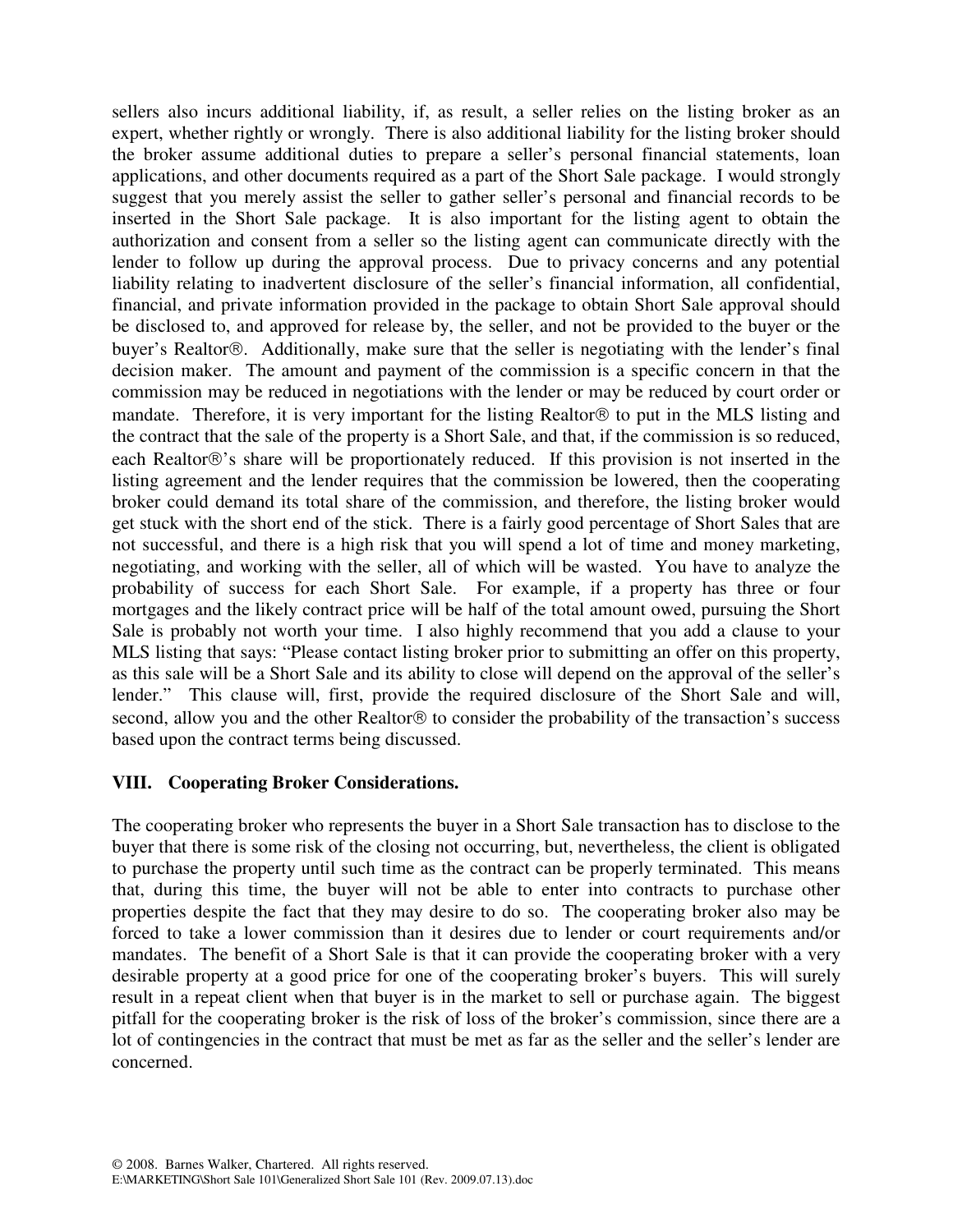### **IX. The following is a summary of practice tips and suggestions.**

(1) Prepare early. Call each lender and get their Short Sale procedure so the seller can see the requirements and get working on them.

(2) Because the seller is most likely in a stressed emotional state, you need to use a delicate sales approach to persuade the seller to commence the Short Sale procedure, while firmly keeping the seller focused on completing and submitting the Short Sale package paperwork and working on the follow-up that is required. Also, tell the seller to deal honestly with the lender.

(3) Have the seller send a brief letter to all mortgage holders, giving the seller's permission to speak with you as the Realtor®. Otherwise, privacy laws will prevent them from speaking with you. It is critical to build a relationship with the seller's lender(s) because, once you gain creditability with the lender(s), the entire process becomes easier.

(4) Be sure to contact the correct department of the lender. Most of the time that will be the bank's loss mitigation department, and usually not the customer service department or the collection department. Finding the correct decision maker is the biggest initial challenge in Short Sales.

(5) In helping the seller prepare their package, be careful about discrepancies between seller's income and assets reported in the Short Sale package and the income and assets originally reported to obtain the current mortgage loan, as a big gap may indicate mortgage fraud unless employment or financial circumstances have drastically changed.

(6) Please note that the contract on the Short Sale property is a legal, binding contract once the earnest money has been deposited and the contract is fully executed. Without language in the contract stating that this is a Short Sale, conditioned upon the lender approving the contract and releasing all liens on the property, the seller may face legal problems for failing to perform their duty and obligation under the contract to convey to the buyer the property with marketable title if the Short Sale is not approved.

(7) It is important to find a buyer that is willing to be patient, has a reasonable deposit to escrow, has good credit, and is willing to close quickly after lender approval. I would have all buyers pre-approved for a mortgage before submitting an offer.

 $(8)$  When the listing Realtor  $\odot$  offers compensation through MLS, make sure there is a note that the gross commission may be reduced proportionately, as the transaction will be a Short Sale subject to lender's approval and direction.

(9) Use an "As Is" contract with right of inspection and have buyer complete all inspections early as you do not want to do a lot of work to have the buyer cancel at the last minute. Additionally, and probably more important, using an "As Is" contract does not obligate seller to put any more money into the property.

(10) Always put a clause in the MLS listing stating the transaction is a Short Sale and always use the Short Sale Addendum to the listing agreement.